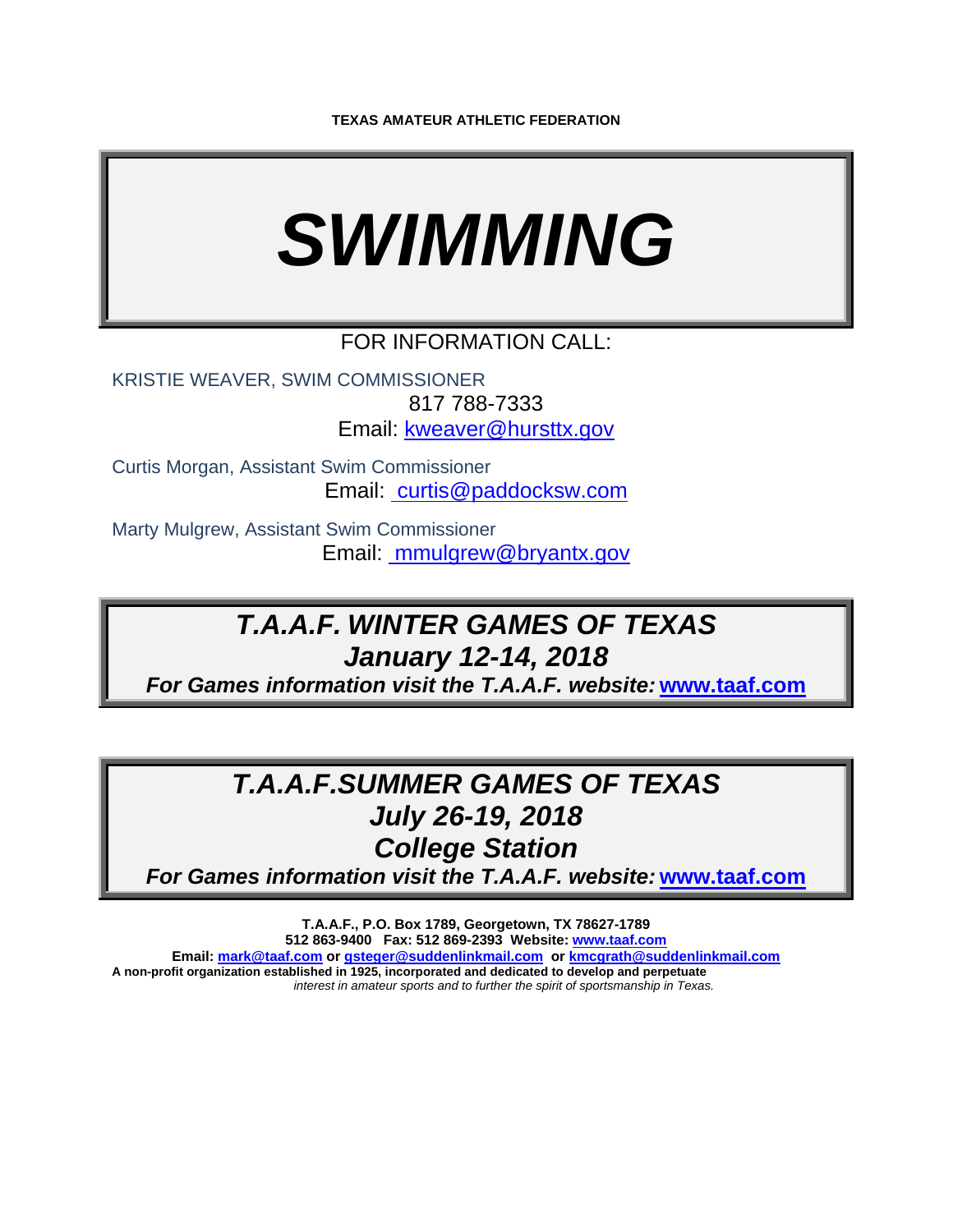# **Table of Contents**

# **Manual of Procedures:**

**Article 2** General Participation Requirements

**Article 4** Individual Sports Requirements

## **Sports Rules:**

**Article 23** Swimming

#### **PLEASE READ ALL RULES –THERE ARE IMPORTANT ARTICLES PERTAINING TO AGE DETERMINATION DATES, REGISTRATION DEADLINE DATES AND FEES.**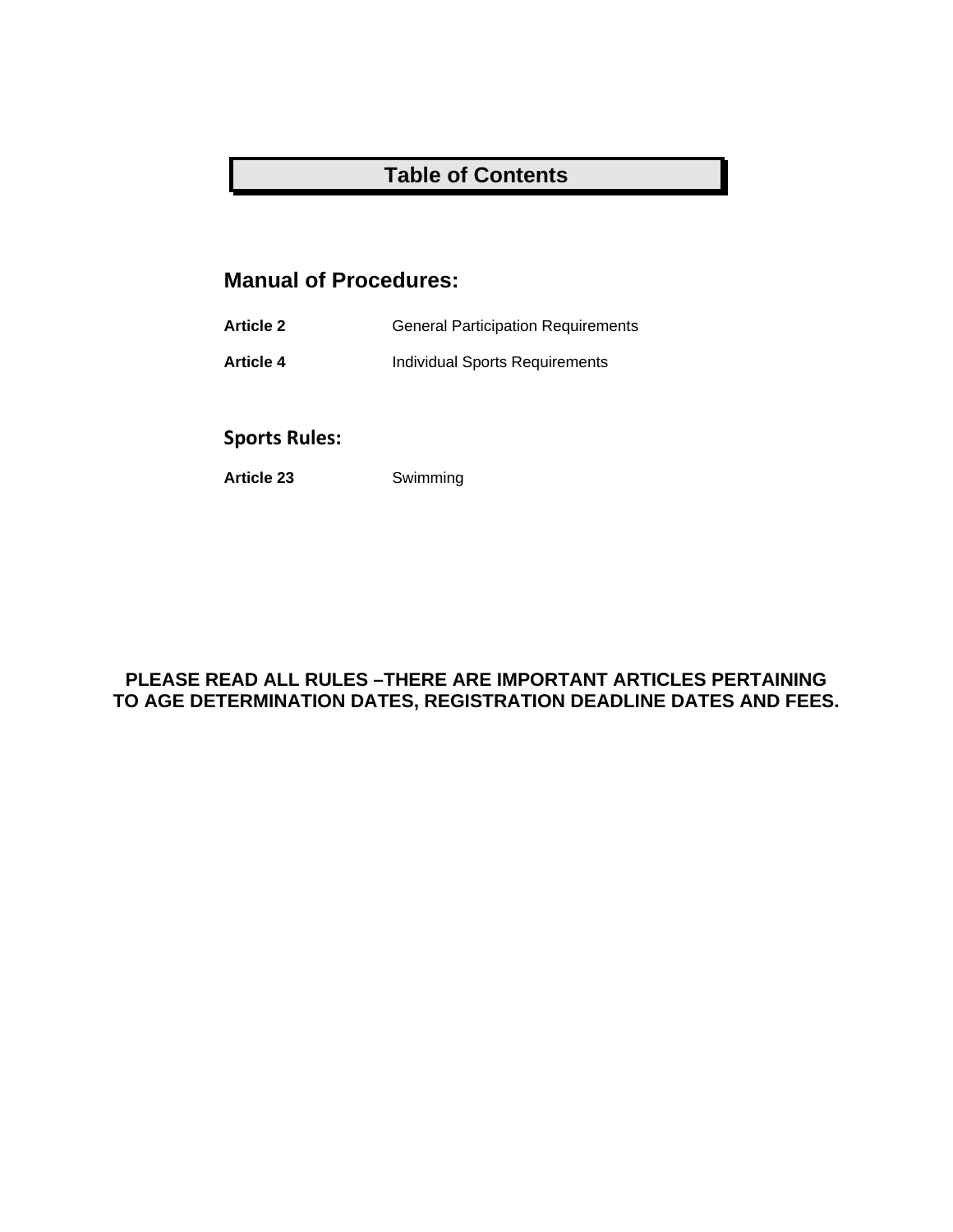# **T.A.A.F. Manual of Procedures**

#### **ARTICLE 2 GENERAL PARTICIPATION REQUIREMENTS**

No player shall be eligible to play in any T.A.A.F. sport unless the player meets all of the following rules:

- 2.1 Must be an amateur in said sport and shall receive no pay to play for any team. An amateur is defined as "one who engages in sport for pleasure and for the physical, mental or social benefits, which he or she derives from that sport and to whom the sport is nothing more than an avocation."
- 2.2 Any player who has played professional sports shall be ineligible to participate in that sport for one (1) year after his last day as a member of a professional team. This rule shall not conflict with the AABC rules in baseball.

Note: The protesting individual(s) bear the entire burden of proof regarding a player's participation as a member of a professional team. The T.A.A.F. state commissioner has the final authority to accept or reject the protesting individual(s) proof.

- 2.3 Meets all team qualifications in MOP Article 3.
- 2.4 Does not play under an assumed name.
- 2.5 In order to compete in any T.A.A.F. play, a foreign player must reside in the state of Texas continuously for a minimum period of one (1) year prior to being eligible to play.

Exception: Men's and women's fast pitch foreign softball players' eligibility will be determined by the national governing body of softball. To be eligible to participate in T.A.A.F. softball, a copy of any document required to be on file by the NGB for softball must also be filed with the T.A.A.F. state office. The same filing deadline applies for the NGB and T.A.A.F.

- 2.6 An adult player may play on more than one team within a region, but must choose one team as his/her own prior to T.A.A.F. championship play.
	- .01 No player may be on more than one roster, in a T.A.A.F. division, during T.A.A.F. championship play (region and state tournaments).
	- .02 A player must be on the sports roster by the deadline state in the participant guide.
- 2.7 A player forced to transfer from one region to another by his employer may participate in the new region providing the player has been employed by the firm for at least one (1) full year prior to the transfer and the player remains employed by the same firm.
- 2.8 Individual sport participants must reside in the state of Texas.
- 2.9 The team or individual attempting to qualify for state competition must attempt to qualify through the regional qualifier of the region in which they are registered. No participant in an individual sport or a team in team sports may attempt to qualify through more than one city, region or affiliate. Should any team or individual be discovered in violation of this rule, he/she/they shall be disqualified from that sport for that year.
- 2.10 Any region competition must take place within the established boundaries of the assigned region. If it becomes necessary to host a region competition outside of the designated boundary, prior written consent is required by the region in which the event is being held.
- 2.11 Player identification: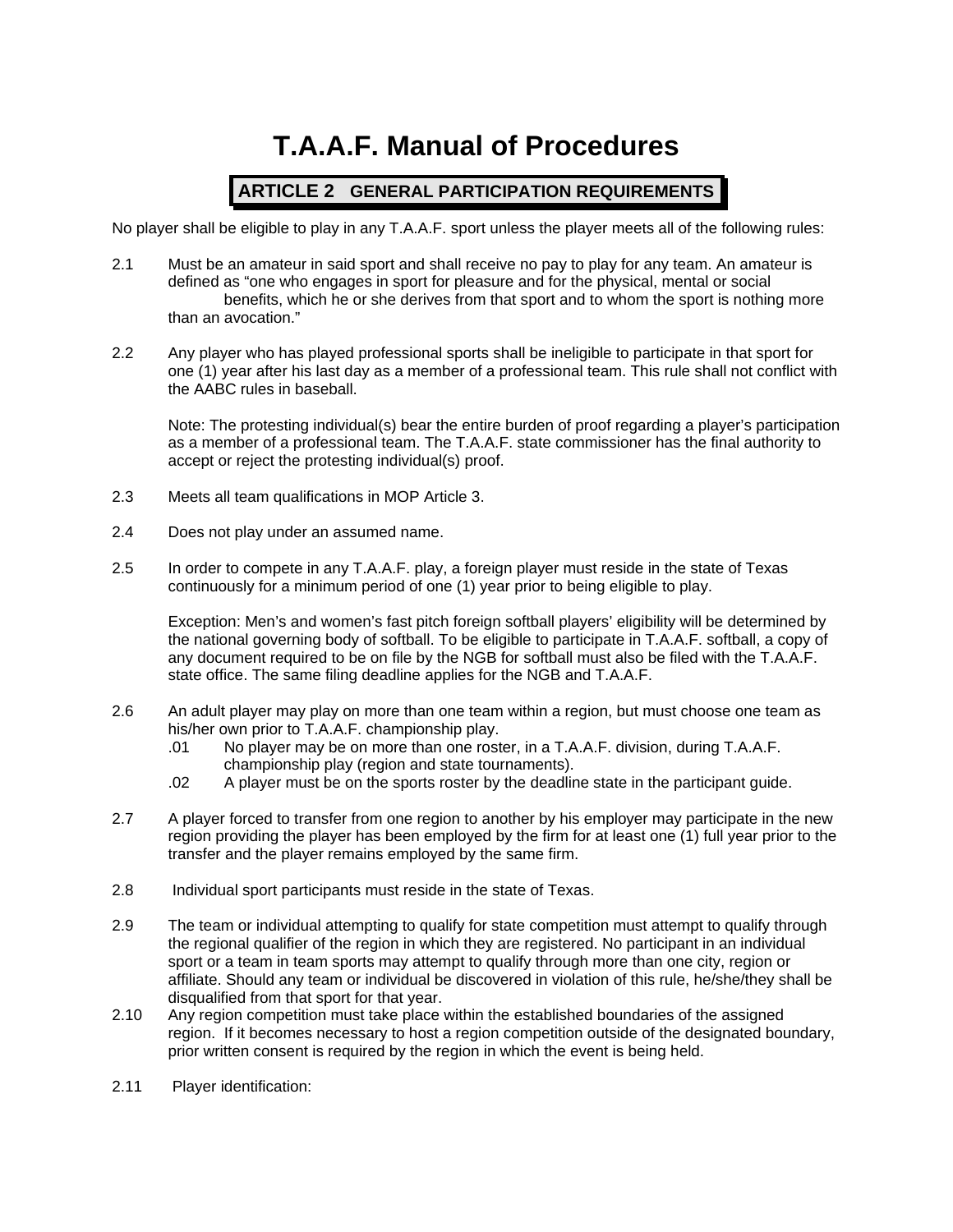- .01 A player must be prepared, at all times, to provide proof of identification. A driver's license or comparable identification, which includes a current photograph and signature, is acceptable.
- .02 A player must be prepared, at all times, to provide proof of age when participating in T.A.A.F. sports categorized by age classifications or divisions. A driver's license or copy of a birth certificate from the Bureau of Vital Statistics is acceptable.
- .03 A player failing to provide appropriate proof of age or identifications, when requested by a meet director, tournament director or state commissioner, may be declared ineligible and the team/player subject to disqualification.
- 2.12 All teams must wear like colored, non-duplicated numbered jerseys for regional and state tournaments.
- 2.13 All participants in adult team sports must have attained the age of sixteen (16) prior to the registration date for teams in that sport, unless specific sport regulations provide otherwise.

| Sport                                                    | <b>Age Determining Date</b>                   |  |
|----------------------------------------------------------|-----------------------------------------------|--|
| Basketball (Boy's & Girl's Winter)                       | September 1 of current school year            |  |
| Basketball (Boy's & Girl's Summer)                       | September 1 of current calendar year          |  |
| <b>Boxing</b>                                            | Based on age as of the Games of Texas         |  |
| September 1 of current year<br>Cheerleading              |                                               |  |
| Flag Football - youth                                    | September 1 of current year                   |  |
| $G$ olf $-$ youth                                        | September 1 of current year                   |  |
| Gymnastics                                               | January 1 of the year of competition          |  |
| September 1 of current year<br>Inline Hockey             |                                               |  |
| Kickball - Youth                                         | September 1 of the current school year        |  |
| Softball - Youth                                         | December 31 of current year                   |  |
| Swimming - Summer                                        | June 1 of current year                        |  |
| Swimming - Winter                                        | Age as of the Winter Games of Texas swim meet |  |
| Tennis                                                   | Age as of Games of Texas dates                |  |
| <b>Track and Field</b>                                   | Based on year the athlete was born            |  |
| September 1 of current school year<br>Volleyball - Youth |                                               |  |

2.14 Age determination for youth sports

## **ARTICLE 4 INDIVIDUAL SPORT REQUIREMENTS**

4.1 Individual Sports: Individual sports included participants in boxing, golf, gymnastics, swimming, tennis, and track & field. Individual sport registration will be done online at www.taaf.com.

 **Individual athletes must register with T.A.AF. prior to the athlete's participation in any T.A.A.F. meet/tournament on a local or regional level.** 

**\*The above article (4.1) will be STRICTLY enforced for the 2017 Track & Field and Swim season. Failure to comply will result in athletes not being allowed to participate.**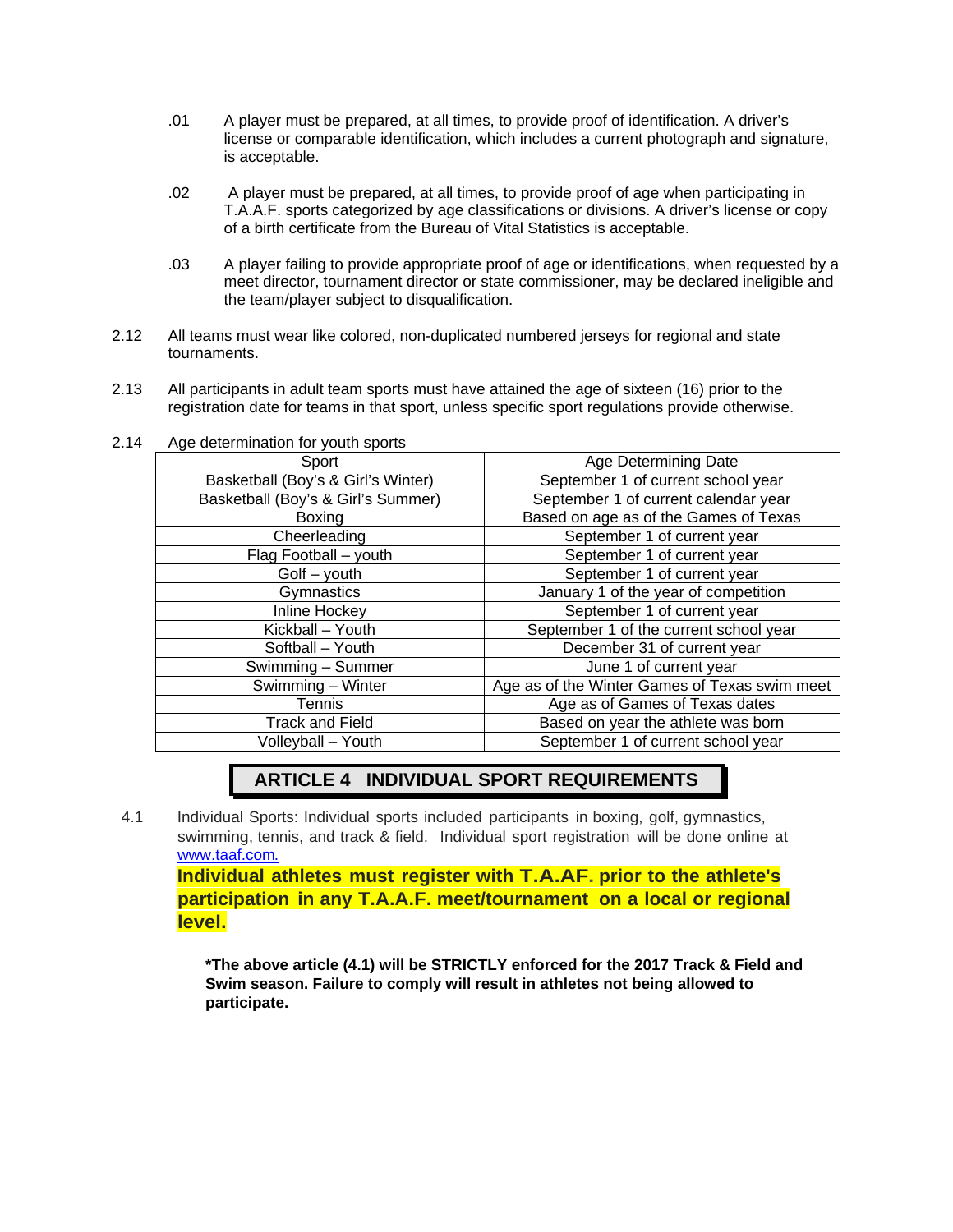.01 Deadline for T.A.A.F. Registration is determined by the regional and state tournament dates·

| <b>Boxing</b> | Games of Texas Entry_Deadline |
|---------------|-------------------------------|
| Golf          | Games of Texas Entry Deadline |
| Gymnastics    | January 1                     |
| Swimming      | June 30                       |
| Tennis        | June 30                       |
| Track & Field | June 30                       |

 .02 The registering city or affiliate shall send a signed individual waiver or a signed individual sports participant waiver to the T.A.A.F. state office.

 .03 The determining factor of which city/organization/region an individual will represent in their attempt(s) to qualify for state level competition is based on the city/organization/region they declare at the time of registering online with T.A.A.F..

- a. This rule is to allow individuals to compete outside of their city of residency due to the fact they are participating with another city or organization's program on an ongoing basis.
- b. It is NOT the intent of this rule to allow teams as a whole, to compete in or represent other cities/regions due to the location of the regional meets, changes in individual schedules or other such situations.

#### 4.2 Individual Registration Fees

- .01 The participant fee for T.A.A.F. individual sports shall be five dollars (\$5.00).
	- a. A late fee of five dollars (\$5.00) per individual may be charged to any registration after the deadline date.
	- b. Regions may add a regional individual sports registration fee of up to \$1.00 per individual.
- .02 Unattached Individual Participants: The fee for an unattached participant are twenty dollars (\$20.00) per year. Payment of this fee allows the unattached member to participate in T.A.A.F. individual sport programs and includes the cost of the individual sport fee of \$5.00.
	- a. Unattached athlete is a singular registration, thus they are ineligible for team events (i.e. relays). Additionally, unattached athletes do not get all privileges of teams (i.e. coaches passes or other similar team privileges).
- .03 Insurance may be purchased for an additional fee. Contact the T.A.A.F. state office for fees and enrollment information.
- 4.3 Regional Tournament/Meet Registration: Cities, Affiliates and Unattached Participants are required to comply with all requested information and fees as set forth by the Participant Guide regional tournament/meet director.
	- .01 Maximum regional meet entry fee for track & field and swimming shall be \$7.00 per competitor, per event.
		- a) In lieu of regional meet entry fees, the region may elect to implement a regional participation fee not to exceed \$15.00 per competitor.
	- .02 Online registration for region meets is mandatory for track and field. Online registration or Hy-Tek Team/Meet Manager is mandatory for swimming.
- .03 The deadline for regional track meet registration is midnight, one (1) week prior to the start of the region meet.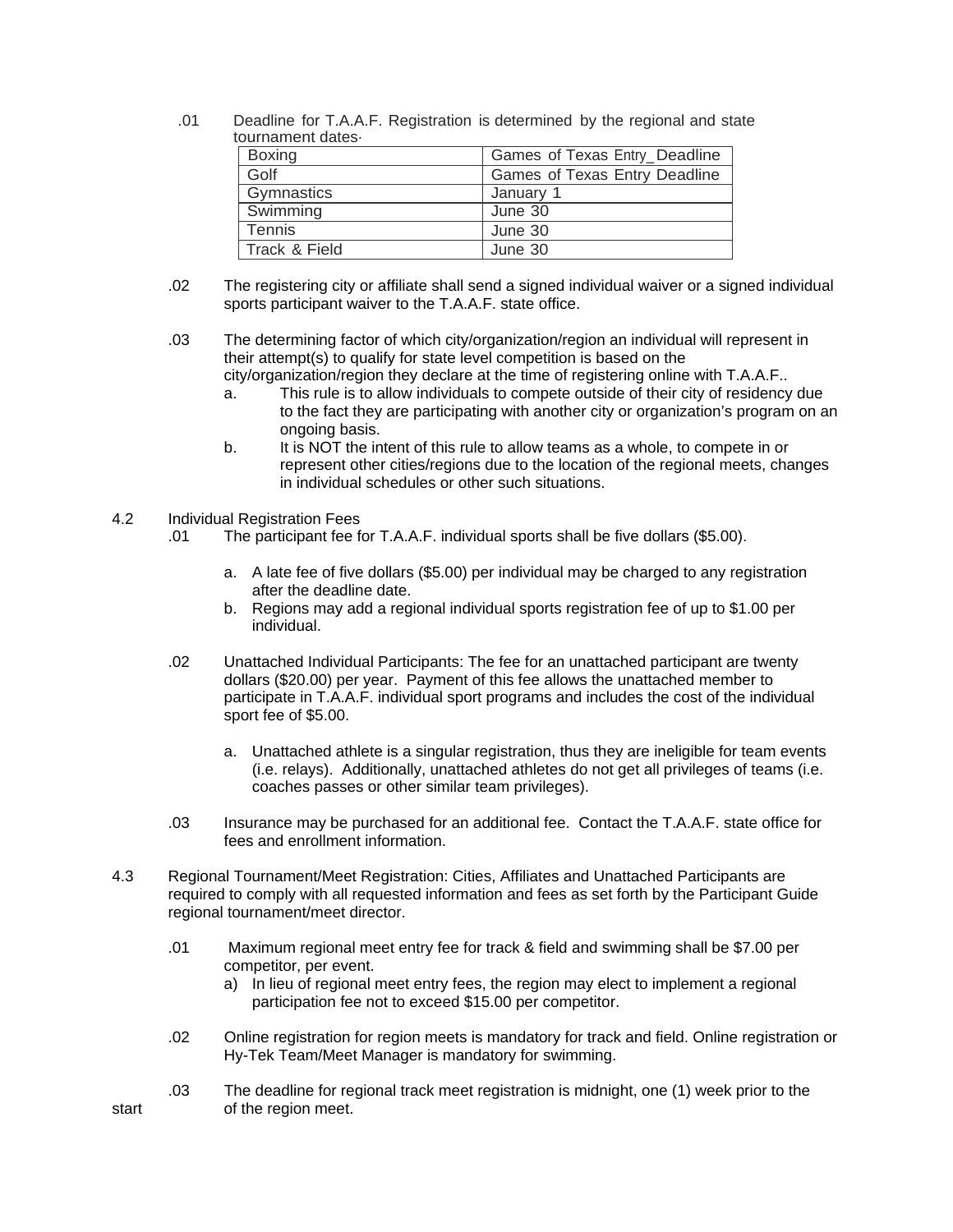- 4.4 State Tournament Registration: Cities, Affiliates and Unattached Participants should refer to the participant guide and are required to comply with all requested information, fees, etc., as set forth by the tournament director, regional director and state commissioner.
- 4.5 Individual State Meet/Tournament Entry Fees:

| <b>Boxing</b>                                        | \$8.00 per competitor             |
|------------------------------------------------------|-----------------------------------|
| Golf                                                 | \$5.00 per competitor             |
| Gymnastics - Qualifying Achievement Levels 1-3A      | \$35.00 per gymnast               |
| Gymnastics - Qualifying Placement Levels 3P-8 & Xcel | \$40.00 per gymnast               |
| <b>Gymnastics - Qualifying Team Fee</b>              | \$15.00 per level                 |
| Gymnastics - Qualifying Late Fee (Optional)          | \$15.00 per gymnast               |
| Gymnastics - State Achievement Levels 1-3A           | \$50.00 per gymnast               |
| Gymnastics - State Placement Levels 3P-8 and Xcel    | \$65.00 per gymnast               |
| Gymnastics - State Team Fee                          | \$25.00 per level                 |
| <b>Gymnastics State Late Fee</b>                     | \$20.00 per gymnast               |
| Swimming                                             | \$7.00 per competitor, per event  |
| <b>Tennis</b>                                        | \$15.00 per competitor, per event |
| Track & Field                                        | \$7.00 per competitor, per event  |

#### **ARTICLE 23 SWIMMING**

The T.A.A.F. Swimming Program Goal is to provide a state championship meet for recreational swimmers who have trained exclusively with a summer swim team.

The state commissioner may implement procedures to adjust the eligibility requirements, entries, late fees, protest fee, events, awards, division, and meet operation procedure if the state commissioner deems necessary to assure a more effective meet for both spectators and participants. The information will be available to the member city/coaches in the state meet packet**.** 

- 23.1 Male and female must compete in their age category: 6 & under; 8 & under; 9-10, 11-12, 13-14, 15-16, 18-24, 25-29, 30-34, 35-39, 40-44, 45-49, 50-54, 55-59, 60-64, 65-70, etc in 5-year increments.
- 23.2 Swimming is to be considered an individual sport.
- 23.3 RESIDENCE OF PARTICIPANTS: See MOP Article 2 General Participation Requirements and MOP Article 4 Individual Sport Requirements.
- 23.4 The T.A.A.F. rulebook will be the governing rulebook. Rules not specifically covered in this rulebook will be covered by the OFFICIAL HIGH SCHOOL SWIMMING, DIVING & WATER POLO RULES published by the National Federation of State High School Associations.
- 23.5 T.A.A.F. Swimming will follow FINA guidelines regarding swim suits for participants.
- 23.6 T.A.A.F. swimming is open for anyone who meets the following criteria:
	- .01 From January 1 of the current year to April 30, in the current year, individuals must follow eligibility guidelines as set forth below. Deviations from guidelines will result in disqualification of individual from T.A.A.F. swimming. Repeated violations from individuals on the same team may result in team/coach disqualification from T.A.A.F. swimming.
		- a) Individuals may not compete in USA or other year round swim meets
		- b) Individuals may swim only 90 minutes per week
		- c) Participation in T.A.A.F. Winter Games of Texas (see Sports Rule 23.22)
		- d) Summer season work-outs can begin May 1 each year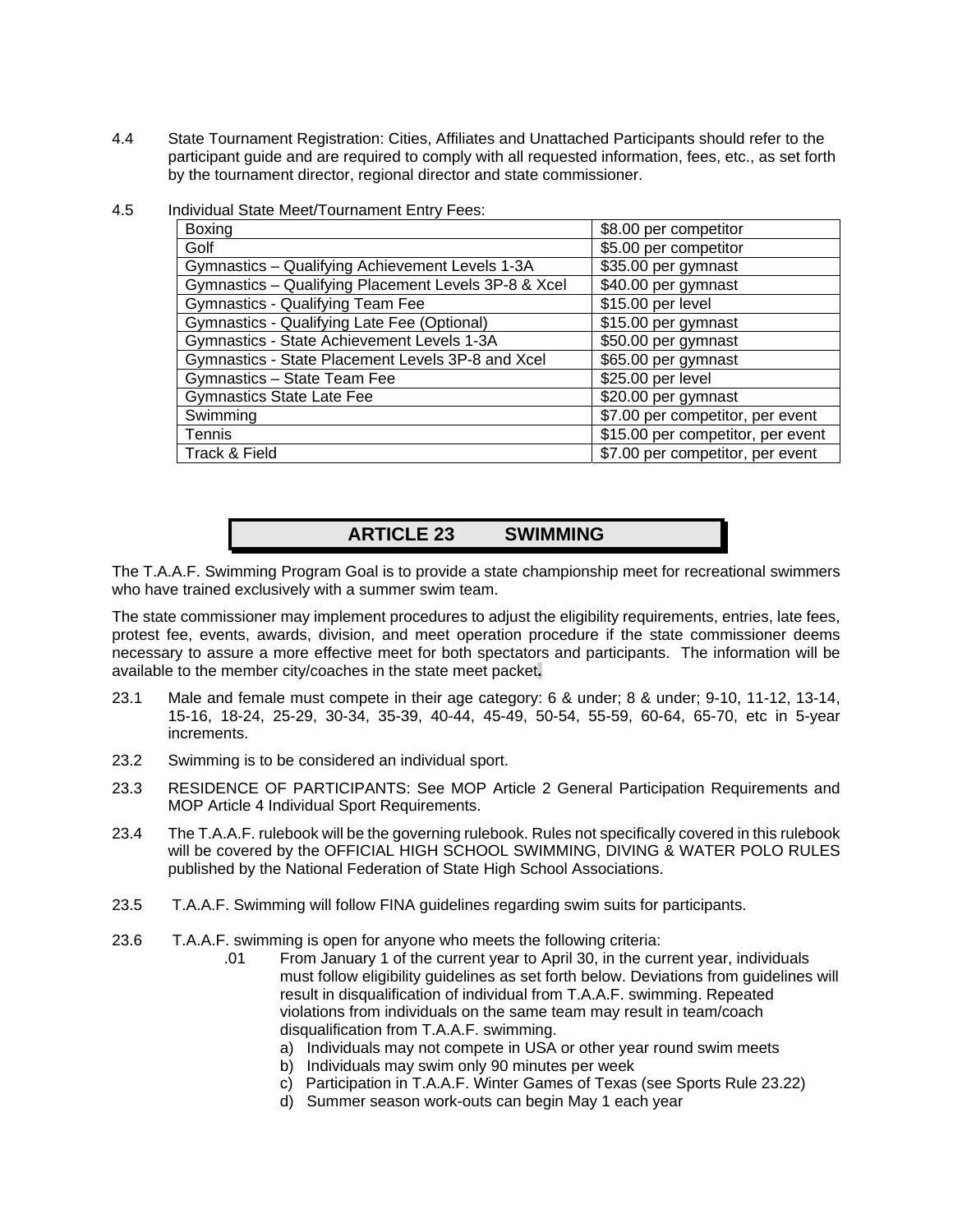- e) *Exceptions:* 
	- May 1 Winter Games of Texas meet
	- Any swimmer in divisions 13 & older
	- UIL sanctioned meets
- 23.7 Age group swimming is defined as any swimming event where the participants are grouped together through the use of an upper and lower age limit. See Sports Rule 23.23 for divisions
	- .01 A boy or girl must participate in his/her age division. No participant may change or swim in another age classification.
- 23.8 REGIONAL MEET: Each region must host a regional swim meet to qualify their participants for the state meet.
	- .01 Regional meets must be conducted and operated according to T.A.A.F. rules.
	- .02 TAAF Swimming will use the NFSHS protocol for starting races.
		- a) The starter/referee signals the swimmers with a series of short whistles (no fewer than 4) to approach the blocks and prepare to swim, followed by the announcer or starter/referee announcing the event/distance/heat.
		- b) When all the swimmers have approached the blocks, the starter/referee blows a long whistle for the heat to step on the blocks for forward starts or in the water for backstroke starts, and take their preparatory position.
		- c) Once all swimmers are on the blocks or in the water, the referee turns the heat over to the starter.
		- d) When the swimmers are prepared, the starter says 'take your mark.'
		- e) When swimmers have assumed the correct starting position and are motionless, the starter activates the starting signal.
		- f) If a swimmer does not respond promptly to the command 'take your mark,' the starter shall immediately release all swimmers with the command 'stand up' upon which the swimmers may stand up or relax.
	- .03 The date for the regional meet will be held no later than two weeks prior to the state meet.
	- .04 Each participant must participate in a regional meet and be certified by the regional director to be eligible for advancement to the state finals.
		- a) The 15-17, 18-24, 25 and over age groups must register and pay for their state entries at the Regional meet.
	- .05 Each participant must possess and show a birth certificate to the regional director to be certified.
	- .06 Participants in the 10 & under age divisions may compete in no more than three (3) events.
		- a) A swimmer may be entered in any three (3) events and be listed as an alternate on any relay(s). The alternate(s) must be listed in the regional meet entries prior to the region meet in order to qualify. If necessary, he may scratch from one event to swim a relay only if one of the teammates listed on the relay is scratched from the meet.
		- b) These changes must be made before the meet starts or be approved by the Region Meet Director once the meet starts.
	- .07 Participants in the 11-14 age divisions may compete in no more than four (4) events.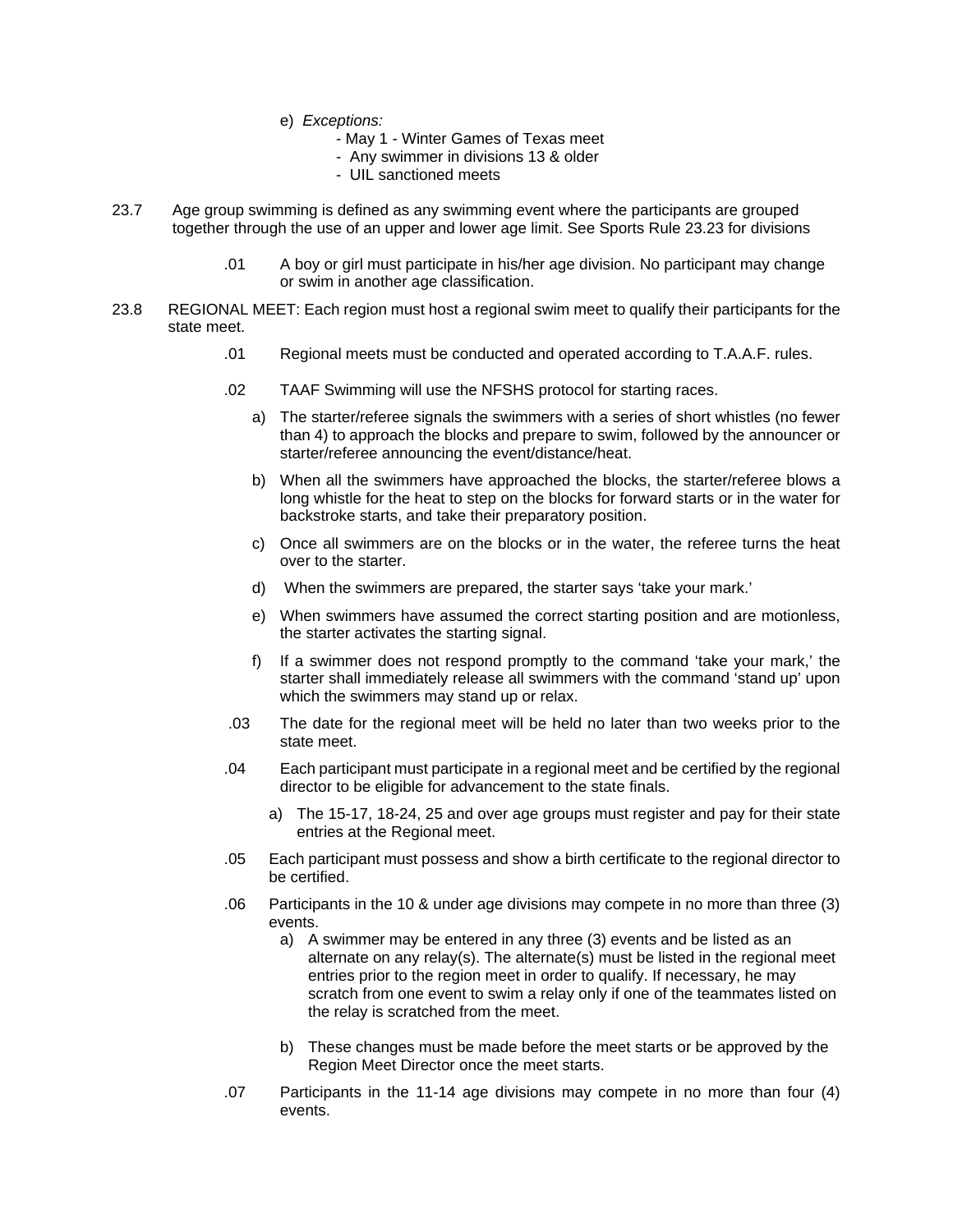- b) A swimmer may be entered in any four (4) events and be listed as an alternate on any relay(s). The alternate(s) must be listed in the regional meet entries prior to the region meet in order to qualify. If necessary, he may scratch from one event to swim a relay only if one of the teammates listed on the relay is scratched from the meet.
- b) These changes must be made before the meet starts or be approved by the Region Meet Director once the meet starts.
- .08 Swimmers 15-17 would be limited to four (4) events at the state meet, plus 3 mixed relay entries (total of 7). Swimmers 18 & over, unlimited entries would be allowed at the state meet (optional at region meet).
- .09 If a region does not allow for electronic registrations via Hy-tek, regional meet registration/entry will be done by on-line registration
- 23.9 STATE MEET ENTRIES: Each region may enter a minimum of three (3) persons in each event and three (3) relay teams in each relay event in the 6 and under, 8 and under, 9-10, 11-12 and 13-14 divisions. At the regional meet only, if a discrepancy occurs to determine which participant(s) shall advance to the state meet, the meet director must first consider the rule(s) and the timing system used, then follow the procedures to select the correct time(s) and placement of the swimmers. If that is not successful, then a swim-off for those swimmers only must be done to determine which swimmers advance to state. TIES MUST HAVE A SWIM-OFF. ONLY ALLOTTED NUMBERS OF PARTICIPANTS PER EVENT WILL ADVANCE TO STATE. Swimmers 15-16 will be limited to 4 entries, plus 3 mixed relays (total of 7) at the state meet. For swimmers 18 & over, unlimited entries will be allowed to advance to the state meet.
	- .01 Additional Entries:
		- **a)** Additional entries from each region may be awarded by the state commissioner based on the total number of individuals registered per region as of the region meet entry deadline (set by the region) of the current year.
		- **b)** Each region must register a minimum of 1,000 individual participants prior to getting additional entries to the state meet. For every 500 individuals registered thereafter, the region will receive an additional entry to the state championship.
	- .02 Relay events: In relay events, relay personnel will be the four (4) swimmers who qualified the relay at the regional meet, plus the four (4) alternates who were entered at the regional meet. (The four (4) alternates may be any swimmer of the same age group).
	- .03 Meet entries will only be accepted from the Regional Directors or his/her appointed representative responsibilities after the region meet:
		- a) Certify all advancing participants by forwarding entries in the approved manner. Entry procedure will be outlined in the coaches packet (March) and on the website (June) each year.
	- .04 REGIONAL REPRESENTATIVE AT THE STATE SWIM MEET:
		- a) Any region that submits regional entries will require the Regional Director or his or her designee to be in attendance at the State Swim Meet to verify entries and settle entry disputes for their respective region.
		- b) No changes will be made at the State Swim Meet from the official regional entries submitted to the State T.A.A.F. office without verification from the Regional Director or his or her designee and the approval of the State Commissioner or his or her designee in case of their absence.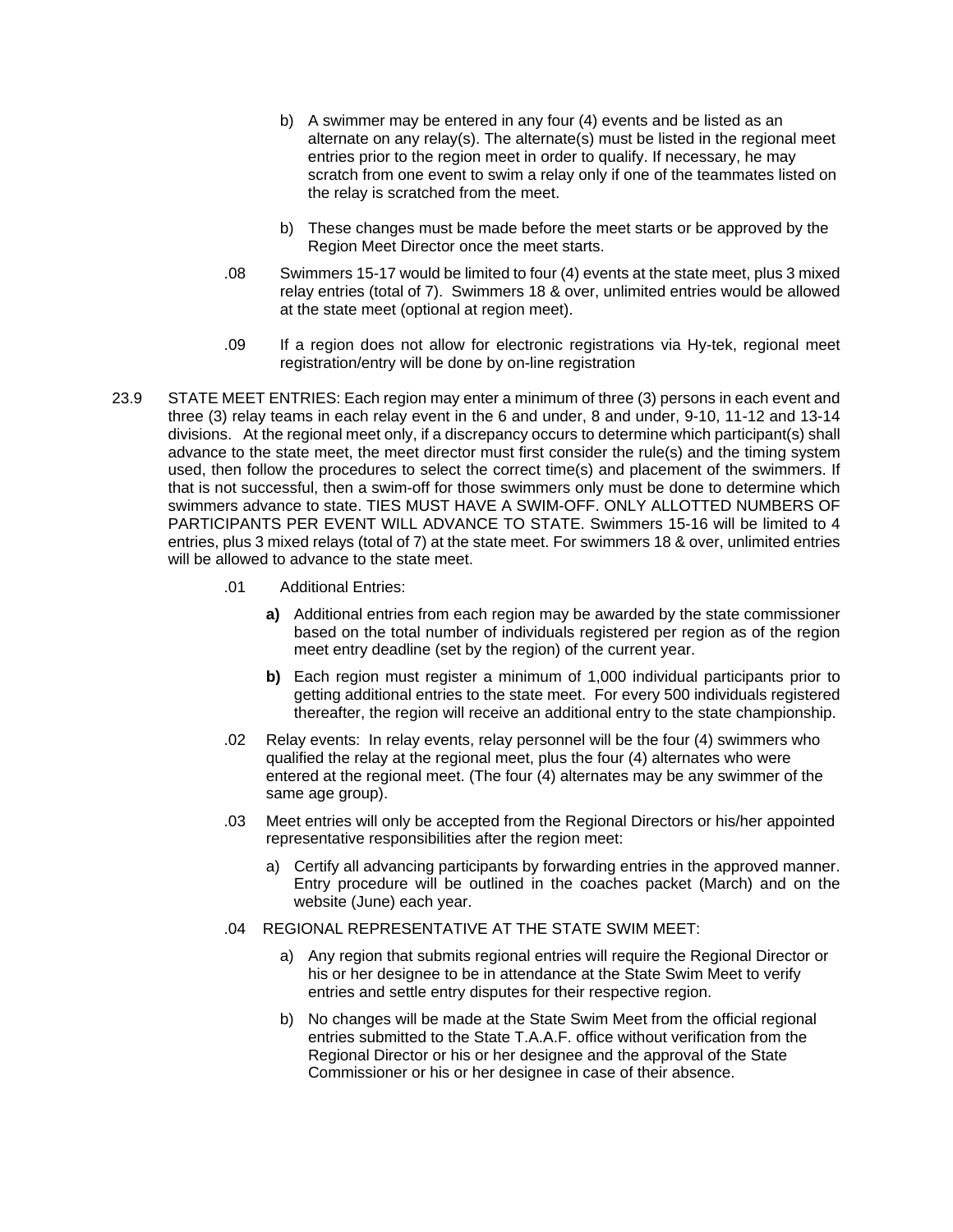- c) Any region without representation at the State Swim Meet shall result in no changes being made to "official regional entries". Any participant, coach or parent with disputes over an officially submitted state entry will be directed to contact the appropriate Region/City representatives of their respective region.
- 23.10 Admission Fee: An admission charge at the gate to defray the expenses of hosting the state meet is acceptable.
- 23.11 All state entry fees must be sent to the T.A.A.F. State Office along with all required information by the Region Director/designee by the deadline date outlined in the coaches' packet. Failure to comply may result in disqualification of swimmers.
- 23.12 AWARDS: Gold, silver and bronze medals will be awarded to the first, second, and third place winners in each event. Ribbons or medals will be awarded to the fourth, fifth, sixth, seventh and eighth place finishers in each event*.* No high point award will be given.
- 23.13 The T.A.A.F. swim meet shall be conducted as a time final championship.
- 23.14 The time schedule of the events will be determined by the sponsoring city with approval by the state commissioner.
- 23.15 Order of events will be determined by the state commissioner and the host city.
- 23.16 Verification of entries: Once entries have been forwarded to state, all region directors/representatives and/or coaches are responsible for verifying entries on-line prior to the state meet. At the state meet a scratch meeting will be held before the meet begins. Only scratches will be accepted at this meeting. Under no circumstances will any changes be made on the days of the meet. It will be the regional director's responsibility to see that all coaches and individuals understand that no changes will be made after the scratch meeting is over. Relay swimmers must be declared at this meeting.
- 23.17 Any year round eligibility protests must be resolved by 12:00pm (noon) on Tuesday prior to the start of the state meet.
- 23.18 REQUIRED FORM: The official INDIVIDUAL SPORTS PARTICIPANT FORM will be provided by T.A.A.F. and when executed will "follow" participants and coaches to all levels of T.A.A.F. competition during the current season. These forms shall be collected by the region meet host and forwarded to the TAAF State Office prior to the state swim meet
	- .01 Each T.A.A.F. participant will sign a form at the lowest level of T.A.A.F. competition affirming that he/she meets the requirements of the T.A.A.F. eligibility and residency rules and that he/she has read, understood and agreed to the release and waiver of liability.
	- .02 Should the participants be under 18 years of age, a parent or guardian must also sign the form affirming that their minor participant meets the requirements of the T.A.A.F. eligibility and residency rules and that as a parent or guardian, he/she has read, understood and agreed to the release and waiver of liability.
	- .03 Coaches will sign the form affirming that to the best of their knowledge all of the swimmers in their swimming program meet the TAAF eligibility and residency rules and that the coach will abide by all rules set forth by TAAF. If any eligibility issue arises the coach and swimmer are subject to any disciplinary action to be taken up to and including suspension.

#### 23.19 STATE EVENTS PER PARTICIPANT

.01 Participants in the 10 & under age divisions may compete in no more than three (3) events.

a) A swimmer may be entered in any three (3) events and be listed as an alternate on any relay(s). The alternate(s) must be listed in the regional meet entries prior to the region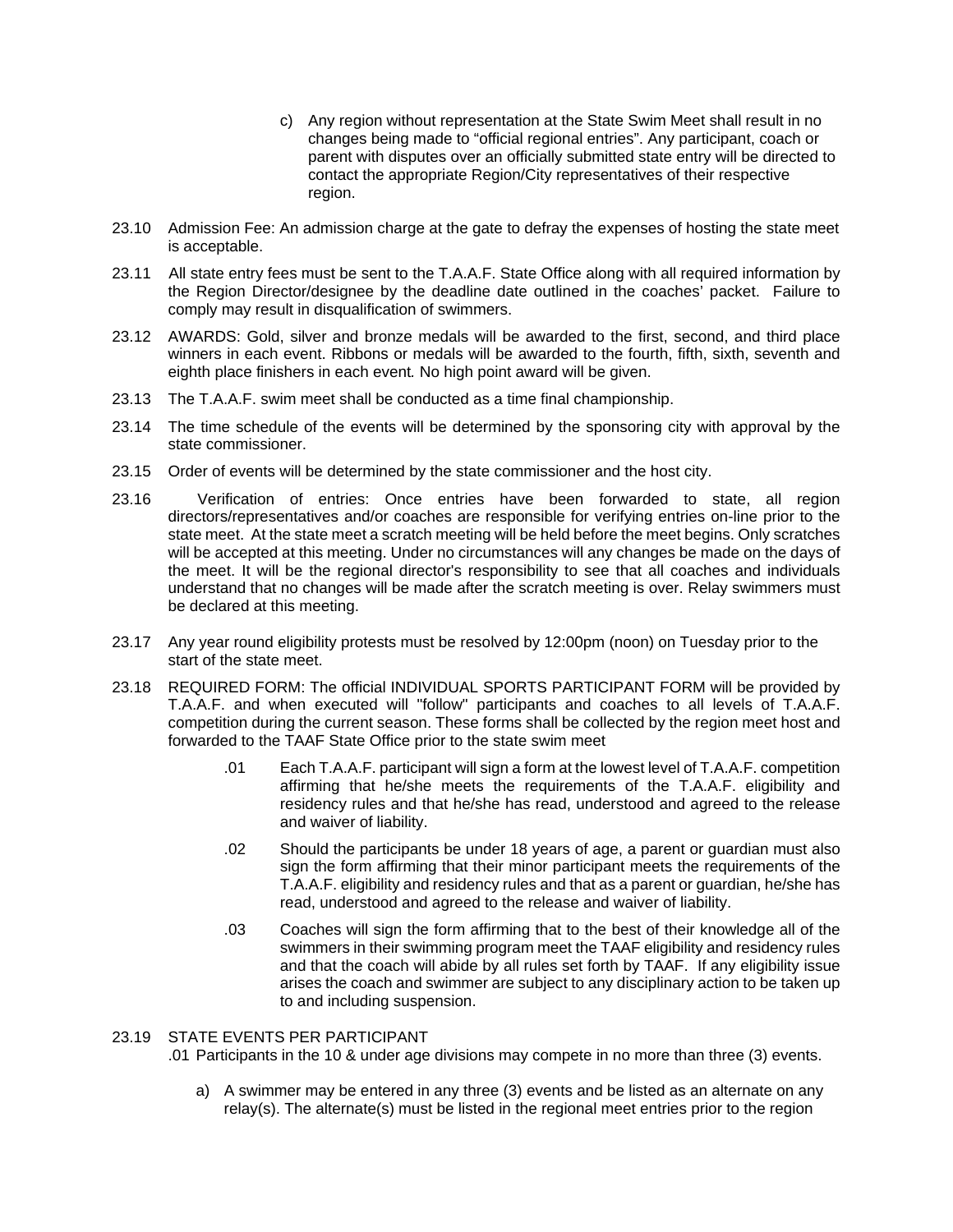meet in order to qualify. If necessary, he may scratch from one event to swim a relay only if one of the teammates listed on the relay is scratched from the meet.

- b) These changes must be made before the meet starts or be approved by the State Commissioner once the meet starts.
- .02 Participants in the 11-14 age divisions may compete in no more than four (4) events.
	- a) A swimmer may be entered in any four (4) events and be listed as an alternate on any relay(s). The alternate(s) must be listed in the regional meet entries prior to the region meet in order to qualify. If necessary, he may scratch from one event to swim a relay only if one of the teammates listed on the relay is scratched from the meet.
	- b) These changes must be made before the meet starts or be approved by the State Commissioner once the meet starts
- .03 Swimmers 15-16 would be limited to four (4) events at the state meet, plus 3 mixed relay entries (total of 7). Swimmers 18 & over, unlimited entries would be allowed at the state meet.
- 23.20 TAAF Swimming will use the following protocol regarding false starts:
	- .01 For ages 10 & under: one false start will be allowed for swimmers age 10 & under. For the initial start, the heat will be recalled if any swimmer is observed before the starting signal. This initial false start will be charged to the field. The starter shall restart the race upon signal by the referee. If the referee independently observes and confirms the starter's observation that a subsequent violation has occurred, the race shall continue without recall. The swimmer or swimmers who committed the subsequent violation shall be disqualified upon completion of the race.
	- .02 For ages 11 & older: any swimmer starting before the starting signal is given shall be disqualified if the Referee independently observes and confirms the starter's observation that a violation occurred. Swimmers remaining on the blocks shall be relieved from their starting position with a 'stand up.' The race will be restarted upon signal by the referee. If the starting signal has been given before the disqualification is declared, the race shall continue without recall. If the referee independently observes and confirms the starter's observation that a violation occurred, the swimmer or swimmers who are in violation shall be disqualified upon completion of the race.
	- .03 If the recall signal is activated inadvertently, no swimmer shall be charged with a false start and the starter shall restart the race upon signal by the referee. A swimmer who would otherwise be charged with a false start may be relieved of the charge if the false start was caused by the swimmer's reaction to the 'stand up' command. A swimmer shall not be disqualified for an illegal starting position at the start if the race is permitted to proceed. Enforcement of the correct starting position is the responsibility of the starter.
- 23.21 Officials Finish Times: The meet director shall approve all finish times and have the authority to adjust the finish times due to problems associated with the electronic timing system/ touching the electronic touch pads and /or manual times.

#### 23.22 WINTER GAMES OF TEXAS

- .01 This event will be open to all interested swimmers (USA, YMCA, TAAF).
- .02 TAAF registered swimmers can compete with the following eligibility policy: If a T.A.A.F. swimmer wishes to compete in the T.A.A.F. Winter Games of Texas and plans to swim in the T.A.A.F. Summer Games of Texas, they will be allowed to practice after December  $31<sup>st</sup>$  of the current year, up until T.A.A.F. Winter Games